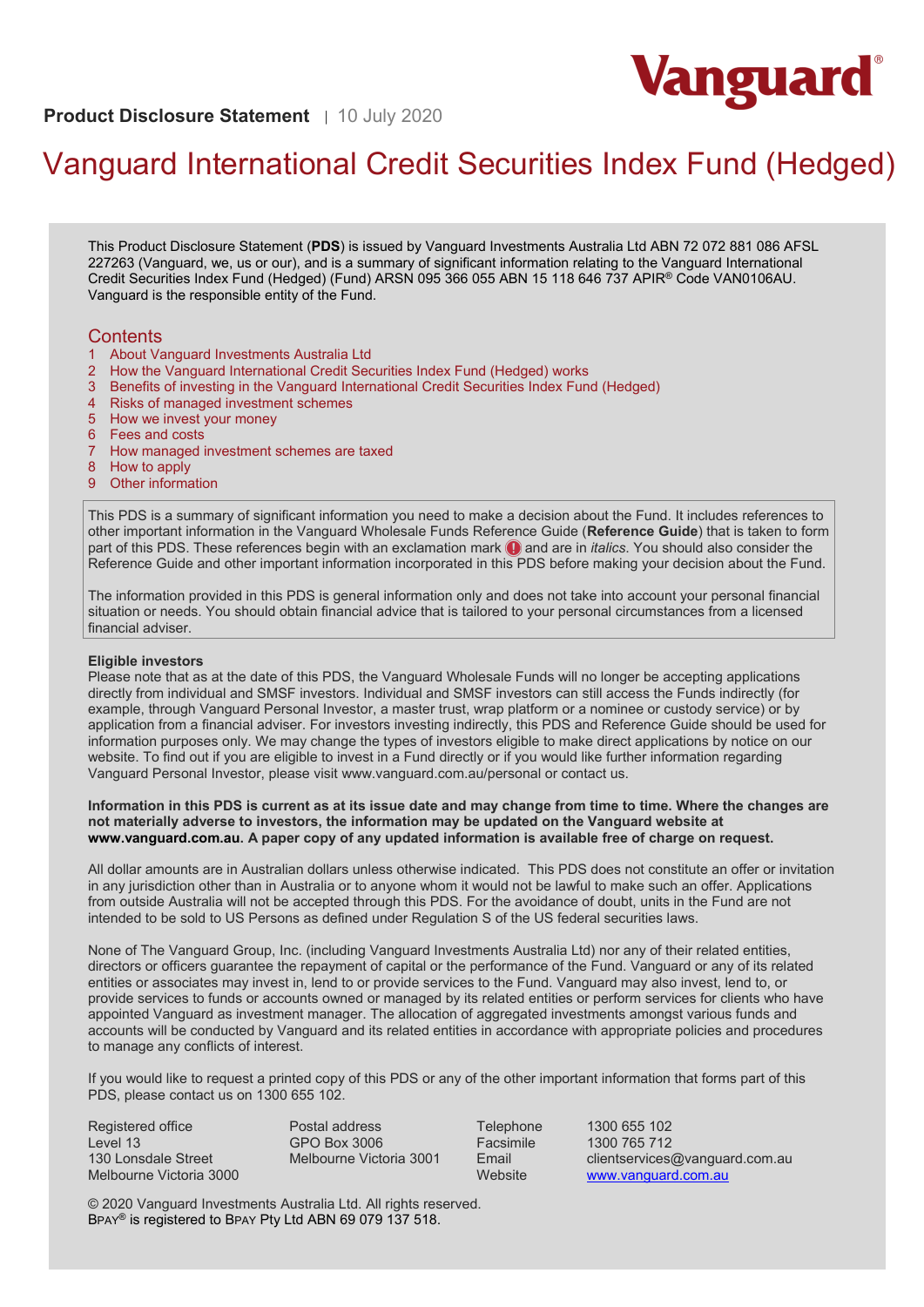# 1. About Vanguard Investments Australia Ltd

Vanguard Investments Australia Ltd ("Vanguard") is a wholly owned subsidiary of The Vanguard Group, Inc. The Vanguard Group, Inc. is one of the world's largest global investment management companies, with more than AUD \$8.6 trillion in assets under management as of 31 March 2020. In Australia, Vanguard has been serving financial advisers, retail clients and institutional investors for more than 20 years.

Vanguard is the responsible entity of the Fund. As responsible entity, Vanguard is solely responsible for the management and administration of the Fund. Vanguard is also the investment manager for the Fund and has appointed other entities within the Vanguard group of companies to provide investment management related services to the Fund. Investors will be notified of any future change in the investment manager of the Fund and this PDS will be updated accordingly.

Vanguard has appointed JP Morgan Chase Bank, N.A. (Sydney branch) (ABN 43 074 112 011) as custodian of the Fund.

*Further information relating to the custodian can be found in the Reference Guide. You should read the important information about the custodian in the Reference Guide before making a decision. Go to section "Other information" of the Reference Guide located at [www.vanguard.com.au/offerdocuments.](http://www.vanguard.com.au/offerdocuments) The material relating to the custodian in the Reference Guide may change between the time when you read this PDS and the day when you acquire the product.*

# 2. How the Vanguard International Credit Securities Index Fund (Hedged) works

The Fund is a registered managed investment scheme. When you contribute money to a registered managed investment scheme, your money is pooled together with other people's money. Vanguard invests that money and manages the assets of the Fund on behalf of all scheme members. The Australian Securities & Investments Commission (ASIC) has a website www.moneysmart.gov.au that has more information about managed investment schemes.

The Fund is divided into units. As an investor, you acquire units in the Fund. A unit represents a beneficial interest in the assets of the Fund as a whole (but not to any particular asset). Under the Fund's constitution, Vanguard is permitted to establish different classes of units.

This PDS relates only to the wholesale class of units of the Fund.

## Unit prices

The value of a unit is determined by dividing the net asset value attributable to the relevant class of units (total assets for that class less total liabilities for that class) by the number of units on issue in that class at the time of valuation.

Units are usually valued daily, except on public holidays, if the market is closed or the Fund is suspended. The value of units will change from time to time as the market value of the assets in the Fund rises or falls. The price you pay when contributing to the Fund (buying units) or receive when withdrawing from the Fund (selling units) is calculated as follows:

- Buy price  $=$  net asset value per unit plus the buy spread
- Sell price = net asset value per unit minus the sell spread

The buy/sell spread for the Fund is Vanguard's reasonable estimate of the transaction costs that the Fund may incur to buy and sell assets when investing contributions and funding withdrawals. The buy/sell spreads are paid to the Fund to meet these expenses and are not received by Vanguard. Please refer to section "6. Fees and costs" for any buy/sell spreads applicable to the Fund.

For information on unit prices visit our website or contact Client Services on 1300 655 102.

#### Applications and withdrawals

Investors can acquire wholesale class units by completing the relevant application process. Subject to the minimum requirements in the table below and other applicable terms and conditions, you can increase your investment at any time by buying more units or decrease your investment by withdrawing or transferring some of your units.

| Initial investment    | \$500,000 <sup>A</sup> |
|-----------------------|------------------------|
| Additional investment | \$5.000                |
| Withdrawal            | \$1,000                |
| Transfer              | \$500.000 <sup>B</sup> |
| Account balance       | Nilc                   |
|                       |                        |

A Vanguard may accept a lesser amount at its discretion.

B Vanguard may allow you to transfer your units in the Fund to another person in Australia.

<sup>C</sup> Vanguard may impose a minimum account balance in the future.

In most circumstances, Vanguard permits investments via BPAY®.

Investors can request the withdrawal of all or part of their investment in the Fund by providing us with a withdrawal request. Withdrawals from the Fund are normally paid within three business days, however the constitution for the Fund allows withdrawal proceeds to be paid within a longer period. In some circumstances, including where there is a closure of a relevant market or exchange, a freeze on or suspension of withdrawals or during the first ten business days of July each year due to end of financial year activities for the Fund, members may not be able to withdraw their funds within the usual period upon request.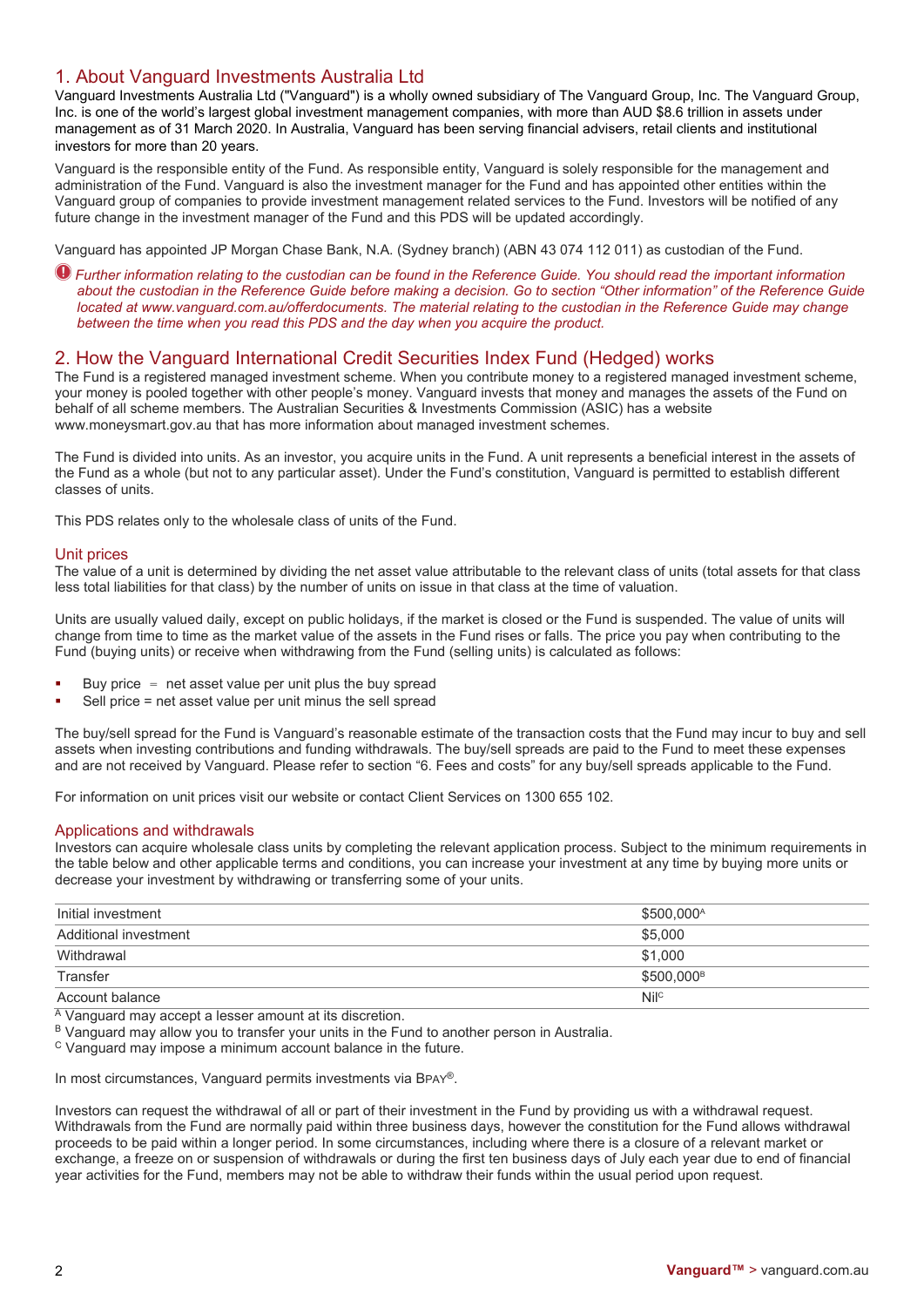#### Fund distributions

Distributions may include income earned by the Fund or any other amounts that Vanguard considers appropriate for distribution. As at the date of this PDS, Vanguard intends for the distributions made by the Fund to be based on the taxable income earned by the Fund for each year. The income of the Fund will generally include income earned on holding and disposing of the assets of the Fund.

Where the Fund is an AMIT (see further "Taxation" section below), as distributions for each period may be based on estimates or exclude certain types of income, the amount distributed may differ to the income attributed to investors for tax purposes. Any income of the Fund that is not distributed for the period will either be held back for distribution in a later period in the same financial year, or accumulated in the Fund. Vanguard may from time to time, review its approach to distributions and elect to distribute on an alternative basis.

Distributions will generally be made on a quarterly basis, however Vanguard may elect to distribute at other times. Distributions will normally be paid within 10 business days following the end of the distribution period. The amount of distributions will vary from period to period and there may be periods in which no distribution is made. If this should occur, details will be available on our website.

Distributions are calculated on a per unit basis and will be paid to investors based on the number and class of units held as at the end of the distribution period.

You can choose to have your distributions:

- reinvested in additional units; or
- paid directly to a nominated Australian bank account.

If you do not make a choice, distributions will be automatically reinvested in additional units in the Fund. Where your distribution is reinvested, the units you receive will be issued to you without a buy spread being added to the price you pay for those units. Vanguard reserves the right to reinvest any distributions following the death of the investor even if the investor's representative requests the distributions to be credited to an Australian bank account.

You may change your choice for distribution payments by completing a Change of Details Form located on our website. To ensure that the change to your distribution payments is effective for an upcoming distribution period, you should submit a Change of Details Form to Vanguard at least 5 business days before the end of that distribution period.

*You should read the important information about applications, withdrawals (including BPAY® and transfers) and unit pricing in the Reference Guide before making a decision. Go to sections "Applications", "Withdrawals" and "Unit pricing" of the Reference Guide located at www.vanguard.com.au/offerdocuments. The material relating to applications, withdrawals and unit pricing in the Reference Guide may change between the time when you read this PDS and the day when you acquire the product.*

#### Indirect investors

You may invest in the Fund offered in this PDS indirectly (for example, through a master trust, wrap platform or a nominee or a custody service). If you invest in this manner certain information in this PDS may not be relevant to you such as: applications and withdrawals, Fund distributions, investor communication, fees and costs, how to open an account and, cooling off rights. You should consult the offer document or client agreement through which you have invested.

# 3. Benefits of investing in the Vanguard International Credit Securities Index Fund (Hedged)

The significant features and benefits of investing in the Fund include:

- Competitive long-term performance Vanguard's investment approach provides investors with an efficient way to capture long-term market performance.
- Diversification The Fund provides exposure to a diversified portfolio of securities, which means the Fund is less exposed to the performance fluctuations of individual securities. This moderates the volatility of the portfolio and 'smooths out' investment returns over time. The Fund provides exposure to a wide selection of available securities in the relevant index, generally holding significantly more securities than most active funds with the same benchmark. From time to time, however, the number of securities in a given index may reduce due to factors such as index rebalancing.
- Low cost investing The Fund has low ongoing fees as we strive to minimise the costs of managing and operating the Fund. The Fund typically has low portfolio turnover resulting in low trading costs such as brokerage and other transaction costs.

The significant features and benefits of investing with Vanguard include:

- Stability and experience The Vanguard Group, Inc. established the world's first index mutual fund for individual investors in 1976 and has been a leader in low cost index investing ever since. In Australia, Vanguard leverages the scale, experience and resources of our established global business. Investing in the Fund allows you to access the knowledge and skill of Vanguard as a specialist investment manager.
- Client focus The Vanguard Group, Inc. was founded on a simple but revolutionary idea that an investment company should manage the funds it offers in the sole interest of its clients. From rigorous risk management to transparent pricing to plain talk communications, we put our clients' interest first.
- Low costs Investors can't control the markets, but they can control the costs of investing. Providing low cost investments isn't a pricing strategy for us. It's how we do business. Vanguard's scale also helps to keep costs low.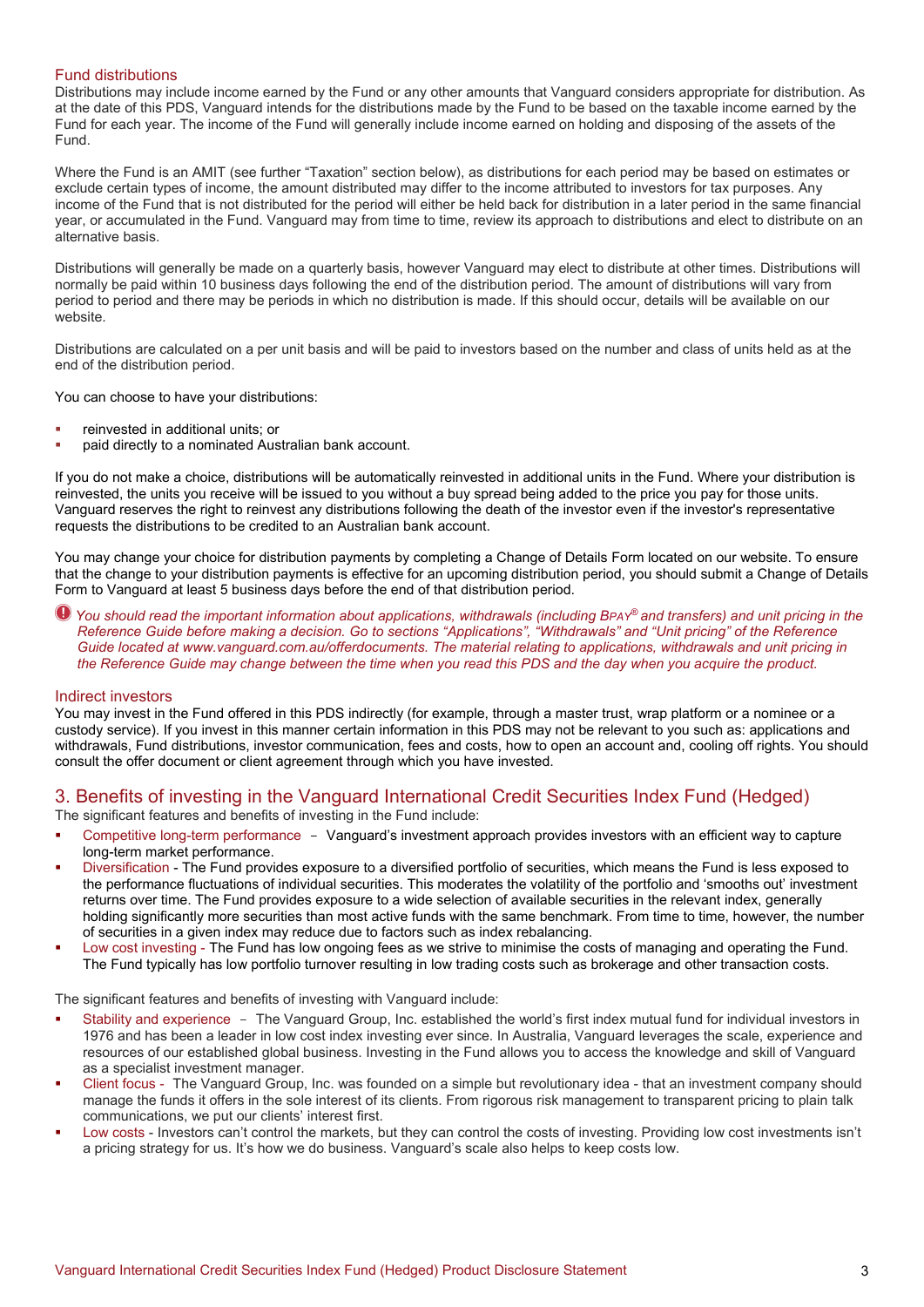# 4. Risks of managed investment schemes

All investments carry risk. It is important to keep in mind one of the principles of investing: the highest long-term returns may also carry the highest level of short-term risk. Different investment strategies carry different levels of risk, depending on the assets that make up the investment strategy.

It is important to understand that the value of the investments may go up and down, investment returns are not guaranteed and investors may lose some of their money. The level of returns may vary and future returns may differ from past returns. Laws affecting registered managed investment schemes may change in the future. The appropriate level of risk for each person depends on a range of factors, including age, investment time frame, where other parts of the investor's wealth are invested and the investor's risk tolerance.

## Significant risks of investing in the Fund

There is no guarantee that the value of your initial investment will be maintained. In other words, the value of your investment may rise or fall. Significant investment risks include:

- Market risk Market risk is the possibility that market returns will overall decline. Financial markets tend to move in cycles, with periods of rising prices and periods of falling prices. It is important to note that the value of your investment can be directly or indirectly impacted and that you may not get back what you invested in the Fund.
- Index inaccuracy risk The index provider does not generally accept liability for the accuracy or completeness of the index data. There is a risk that the index provider makes errors in the construction of the index which may not be identified and corrected for a period of time. Vanguard does not provide a warranty or guarantee for index provider errors. Therefore, the gains, losses, or costs associated with the index provider's errors will be borne by the Fund and its unitholders.
- Security specific risk The prices of securities the Fund invests in, either directly or indirectly (through a holding in another investment vehicle) can rise or fall independently of changes in the broad market.
- Derivative risk A derivative is a contract or financial product that derives its price from one or more underlying assets, reference rates or indexes. Derivatives are generally used as an instrument to gain market exposure or to hedge risk; however they also create exposure to additional risks. These additional risks include the possibility that the value of the derivative may fail to move in line with the underlying asset, the potential lack of liquidity of the derivative, or that the parties to the derivative contract may not be able to meet their obligations. Derivative contracts are not used to leverage the assets of the Fund.
- Credit risk The issuer of fixed interest or debt securities may fail to pay interest and principal in a timely manner, or negative perceptions of the issuer's ability to make such payments may cause the price, and therefore value, of those securities to decline.
- Counterparty risk The risk that the Fund may incur a loss due to the failure of a counterparty to meet their obligations under a contract. The Fund's counterparties may include brokers, clearing houses and other agents.
- Regulatory risk There is a risk that the Fund may be adversely impacted by a change in laws and regulations governing a security, sector or financial market, including in relation to tax. Regulatory risk may be higher when investing internationally due to the nature and actions of particular legal systems and/or regimes in effect.
- Fund risk Managed funds, in simple terms, pool the money of many individual investors. Therefore, investing in a managed fund may give rise to different outcomes as compared to investing in the underlying securities directly. As an investor in the Fund, your investment returns may be impacted by the applications and withdrawals of other investors, the fees and costs imposed by the fund manager and different tax outcomes related to the tax laws applicable to the Fund. In addition, there is a risk that Vanguard could be replaced as the responsible entity and/or investment manager for the Fund, or the Fund could terminate.
- Manager risk The Fund may fail to meet its investment objective due to Vanguard's (including where relevant, any related entities') investment selection or implementation processes which may cause the Fund to underperform its benchmark or other funds with a similar investment strategy.
- Operational risk There is a risk that Vanguard, or another service provider, will fail to adequately administer or report accurately in relation to the Fund or your investment in the Fund. There is also a risk that circumstances beyond Vanguard's control may prevent it from managing the Fund in accordance with its investment strategy. Such occurrences may include strikes, industrial disputes, fires, war, civil disturbance, terrorist acts, state emergencies and epidemics in Australia or in the countries where the underlying securities are held.
- Currency risk There is the chance that the value of a foreign investment, measured in Australian dollars, will decrease because of unfavourable changes in currency exchange rates. The Fund mitigates currency risk by utilising forward foreign exchange contracts to hedge its currency exposure. Forward foreign exchange contracts are subject to derivative risk – please refer to 'Derivative risk' for further information.
- Distribution risk Forward foreign exchange contracts are used to manage currency risk for the Fund. The return of the Fund is thus relatively unaffected by currency fluctuations. However, currency hedging involves costs and implementation risks due to the volatility of currency and securities markets, and this volatility may impact distributions from the Fund. For example, when the Australian dollar is appreciating relative to other currencies, the gains from currency hedging may result in significant additional income being distributed by the Fund (unless, where the Fund is an AMIT, Vanguard determines to accumulate this additional income). Conversely, when the Australian dollar is depreciating relative to other currencies, the losses from currency hedging can totally offset other income received by the Fund, which may result in no distribution for the period (unless Vanguard determines to make a cash distribution in any event).
- Interest rate risk The value of fixed income securities may fluctuate as a result of changes in market interestrates. Generally, fixed income security values may fall when market interest rates rise. Conversely, when market interest rates fall, fixed income security values may rise. The degree of change varies depending on the term of the securities. Longer term securities are generally more impacted by interest rate risk than short term securities.

# 5. How we invest your money

Warning: When it comes to choosing to invest in the Fund, you should consider the likely investment return, the risk and your investment timeframe.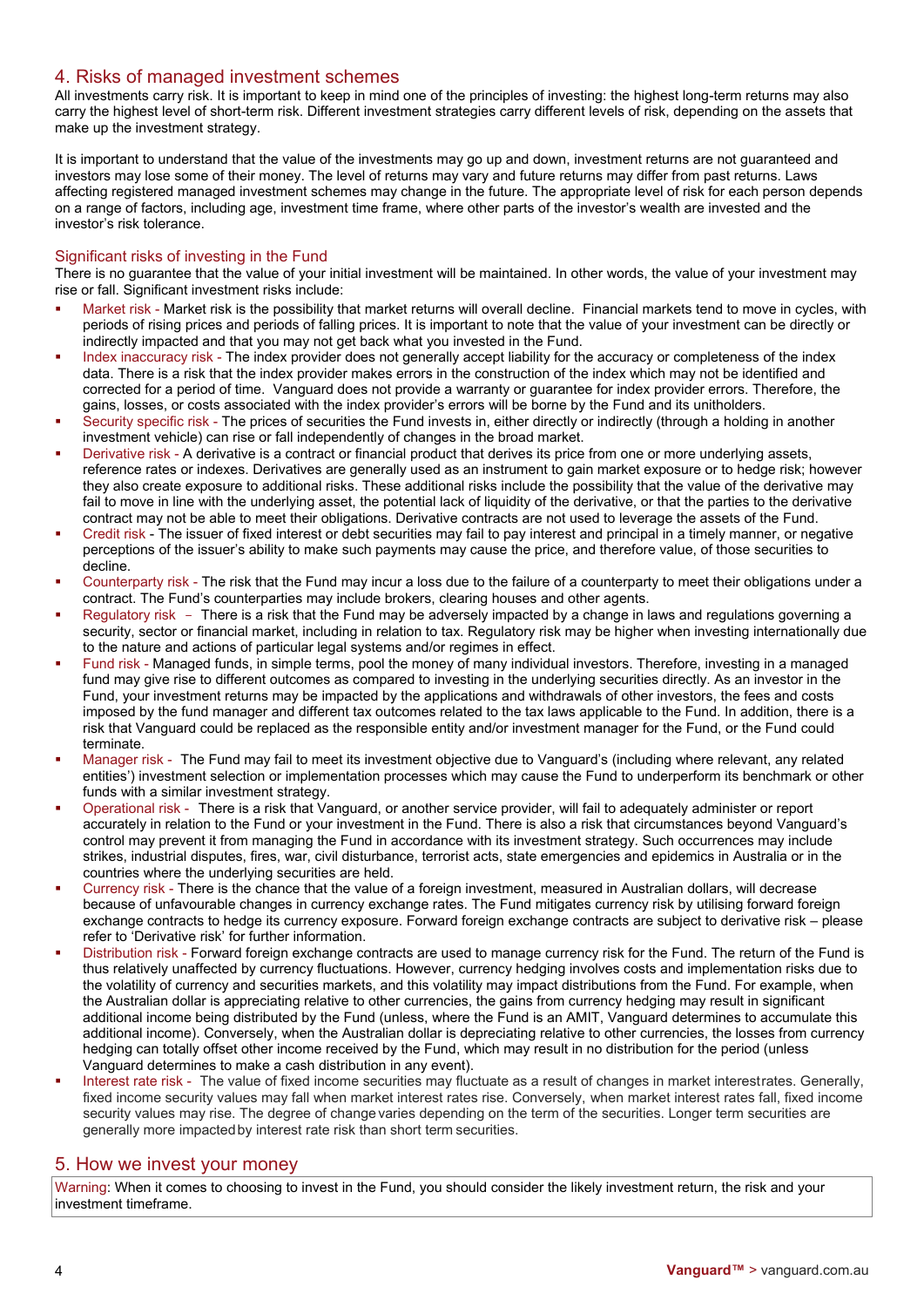## Investment strategy and investment return objective

The Fund seeks to track the return of the Bloomberg Barclays Global Aggregate Corporate and Government-Related Scaled Index hedged into Australian dollars before taking into account fees, expenses and tax.

The Bloomberg Barclays Global Aggregate Corporate and Government-Related Scaled Index hedged into Australian dollars is a market value-weighted index of securities (bonds) issued by government related entities and investment-grade corporations. Bond indices change far more quickly than share indices because bonds have a finite life (maturity). Index eligibility criteria such as time to maturity and investment grading may cause bonds to enter or fall out of the index at month end when the index is rebalanced. Every time a security is either added to or removed from the index, its composition changes and may require Vanguard to modify the portfolio.

The Fund aims to hold an appropriate number of securities so as to produce a portfolio risk exposure profile consistent with that of the index. This is generally achieved by holding a representative sample of the securities included in the index. Security weightings in the Fund may vary from the index weightings. The Fund may exclude certain securities that are included in the index or may invest in securities that have been or are expected to be included in the index. The Fund may utilise futures traded on a licensed exchange to manage the overall interest rate risk exposure of the portfolio where it is unable to invest directly in physical securities. Vanguard will seek to hedge the Fund's currency exposure back to the Australian dollar in line with the Index, using forward foreign exchange contracts.

To help manage counterparty risk, Vanguard may employ collateralisation of the contracts as part of its currency hedging program. As part of the currency hedging and collateralisation program, the Fund may utilise derivatives (including over-the-counter derivatives) to effectively manage the cash required by the collateral requirements. These derivatives are used solely to support the Fund's currency hedging program, which encompasses the dual objectives of managing counterparty risk and pursuing the Fund's investment objective. The Fund may also use over-the-counter derivatives generally to manage the overall interest rate and credit risk exposure of the portfolio.

The use of over-the-counter derivatives, other than forward foreign exchange contracts, will not be used to a material extent – that is, use will generally not exceed 5% of the net asset value of the Fund, other than temporarily and in exceptional circumstances. Importantly, derivatives will not be used to leverage the assets of the Fund.

| Strategic asset allocation*               | International fixed interest (Hedged to AUD) 100%                                                                                                           |  |
|-------------------------------------------|-------------------------------------------------------------------------------------------------------------------------------------------------------------|--|
| Minimum suggested investment<br>timeframe | Five years.                                                                                                                                                 |  |
| Summary risk level                        | Medium – The potential for relatively higher returns than lower risk investments with the<br>potential for some loss of capital over the medium term        |  |
| Who it may suit                           | Investors seeking exposure to a diversified portfolio of international fixed interest securities<br>that is relatively unaffected by currency fluctuations. |  |

\*This is a targeted strategic asset allocation. In addition, cash or cash-equivalent instruments may be held (directly or through investing in a Vanguard fund) for the purposes of liquidity management and derivatives may be used to manage market exposure.

*You should read the important information about how we invest your money (including in relation to the use of derivatives and cash management of the Fund) in the Reference Guide before making a decision. Go to section "How Vanguard invests" of the Reference Guide located at www.vanguard.com.au/offerdocuments. The material relating to how we invest your money in the Reference Guide may change between the time when you read this PDS and the day when you acquire the product.* 

#### Environmental, social, and ethical considerations

Vanguard does not take into account labour standards, environment, social or ethical considerations when selecting, retaining or realising investments in the Fund to track the performance of the benchmark index.

#### Changing the investment strategy

Vanguard may from time to time vary the investment strategy of the Fund, including by changing the target benchmark for the Fund. Vanguard will notify investors of any such changes.

#### 6. Fees and costs

**Did you know? Small differences in both investment performance and fees and costs can have a substantial impact on your long term returns. For example, total annual fees and costs of 2% of your investment balance rather than 1% could reduce your final return by up to 20% over a 30 year period (for example, reduce it from \$100,000 to \$80,000). You should consider whether features, such as superior investment performance or the provision of better member services, justify higher fees and costs. You may be able to negotiate to pay lower contribution fees and management costs where applicable. Ask the fund or your financial adviser.**

**To find out more:** If you would like to find out more, or see the impact of the fees based on your own circumstances, the **Australian Securities and Investments Commission (ASIC)** website (www.moneysmart.gov.au) has a managed funds fee calculator to help you compare different fee options.

#### Our fees and costs

The following table shows the fees and other costs you may be charged. This information can be used to compare costs between different simple managed investment schemes. These fees and costs may be deducted from your account balance, from the returns on your investment or from the Fund assets as a whole.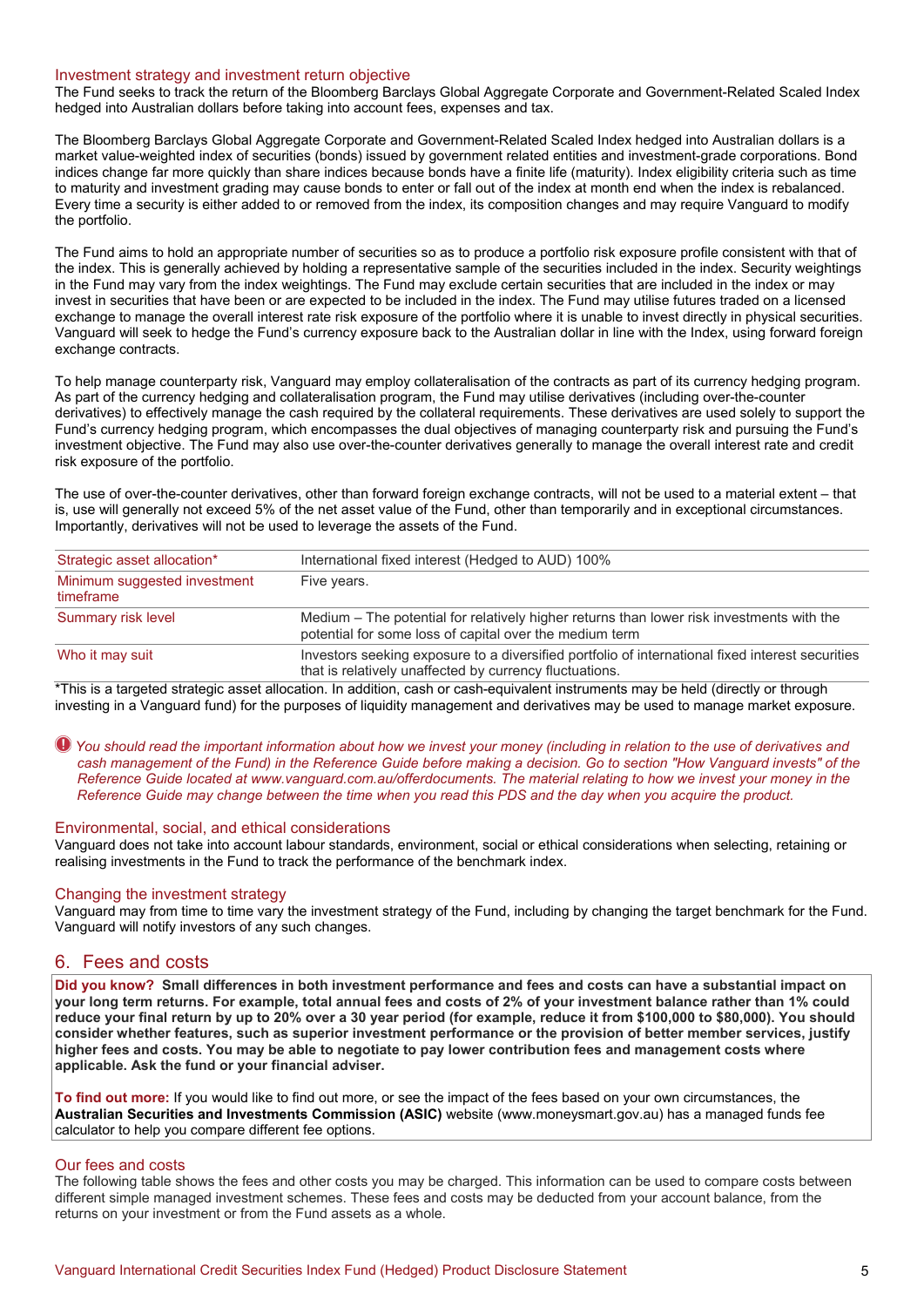Taxes are set out in section 7 of this PDS. You should read all the information about fees and costs because it is important to understand their impact on your investment.

| Type of fee or cost                              | <b>Amount</b>                                                                 |  |
|--------------------------------------------------|-------------------------------------------------------------------------------|--|
| Fees when your money moves in or out of the Fund |                                                                               |  |
| Establishment fee                                | Nil                                                                           |  |
| Contribution fee                                 | Nil                                                                           |  |
| Withdrawal fee                                   | Nil                                                                           |  |
| Exit fee                                         | Nil                                                                           |  |
| Management costs                                 |                                                                               |  |
| The fees and costs for managing your investment  | Vanguard's management fee<br>0.32% p.a.*<br>$0.00\%$ p.a.**<br>Indirect costs |  |

\*The amount of this fee may be negotiated.

\*\*Indirect costs are based on an estimate as at the date of this PDS and may vary over time. Vanguard may update indirect cost information on its website where the overall change to the management cost is not materially adverse to investors.

Buy/sell spreads apply to the Fund. As at the date of this PDS, a buy spread of 0.15% is charged on each contribution and a sell spread of 0.52% is charged on each withdrawal. This amount is reflected in the buy price and sell price respectively for units in the Fund and is not separately charged to the investor.

Vanguard may vary the buy/sell spreads from time to time, including increasing these costs without notice when it is necessary to protect the interests of existing investors and if permitted by law. The updated information will be disclosed on our website.

The management fee for the Fund incorporates Goods and Services Tax (GST) after taking into account any expected input tax credits. Vanguard may change fees or introduce fees without your consent if permitted by the constitution for the Fund. At least 30 days prior notice will be given to unitholders before any management fee increase.

## Additional explanation of fees and costs

#### Example of annual fees and costs

The following table provides an example of how the fees and costs for the Fund can affect your investment over a one year period. You should use this table to compare this Fund with other simple managed investment schemes.

| Example - Vanguard International Credit<br>Securities Index Fund (Hedged) |               | Balance of \$500,000 with a contribution of \$5,000 during year                                                                                                                                                                             |
|---------------------------------------------------------------------------|---------------|---------------------------------------------------------------------------------------------------------------------------------------------------------------------------------------------------------------------------------------------|
| Contribution fees                                                         | Nil           | For every additional \$5,000 you put in, you will be charged \$0.                                                                                                                                                                           |
| <b>PLUS</b> management costs comprising:                                  | $0.32%$ p.a.  | And, for every \$500,000 you have in the Fund you will be charged<br>\$1,600 each year.                                                                                                                                                     |
| Vanguard's management fee                                                 | $0.32\%$ p.a. |                                                                                                                                                                                                                                             |
| Indirect costs                                                            | $0.00\%$ p.a. |                                                                                                                                                                                                                                             |
| <b>EQUALS</b> cost of fund                                                |               | If you had an investment of \$500,000 at the beginning of the year and<br>you put in \$5,000 during that year you will be charged fees of \$1,600 <sup>AB</sup> .<br>What it costs you will depend on the fees you negotiate with Vanguard. |

<sup>A</sup> Assumes that the \$5,000 contribution occurs on the last day of the year and that there is a constant account balance of \$500,000 throughout the year. Additional fees may apply.

B A buy spread of 0.15% would also apply. For every \$5,000 you put in, you will be charged \$7.50.

If you consult a financial adviser, you may have to pay additional fees to the adviser. Please refer to your Statement of Advice for details of these fees (if any).

#### Management costs

Management costs are made up of Vanguard's management fee that is deducted from the returns of the Fund and may include indirect costs.

The management fee is Vanguard's remuneration for managing and overseeing the operations of the Fund. Any expenses that Vanguard may recover from the Fund are paid out of this management fee and are not an additional cost deducted from the assets of the Fund. The amount of this fee can be negotiated. Where the Fund invests in an underlying Vanguard fund which is managed by Vanguard, Vanguard's management fee in the underlying fund is fully rebated back to the Fund and so does not need to be counted in indirect costs for the Fund.

Indirect costs refers to the fees and other management costs (if any) arising from underlying funds and the costs of certain over-thecounter derivatives. Indirect costs are not an additional fee paid to Vanguard. The indirect costs are based on an estimate as at the date of this PDS and may vary over time. Vanguard may update indirect cost information on its website where the overall change to the management cost is not materially adverse to investors.

Vanguard has a managed funds fee calculator on our website that can be used to calculate the impact of fees and costs on your account balance. The Australian Securities & Investments Commission (ASIC) also has a managed funds fee calculator on their website at www.moneysmart.gov.au that can be used to calculate the impact of fees and costs on your account balance.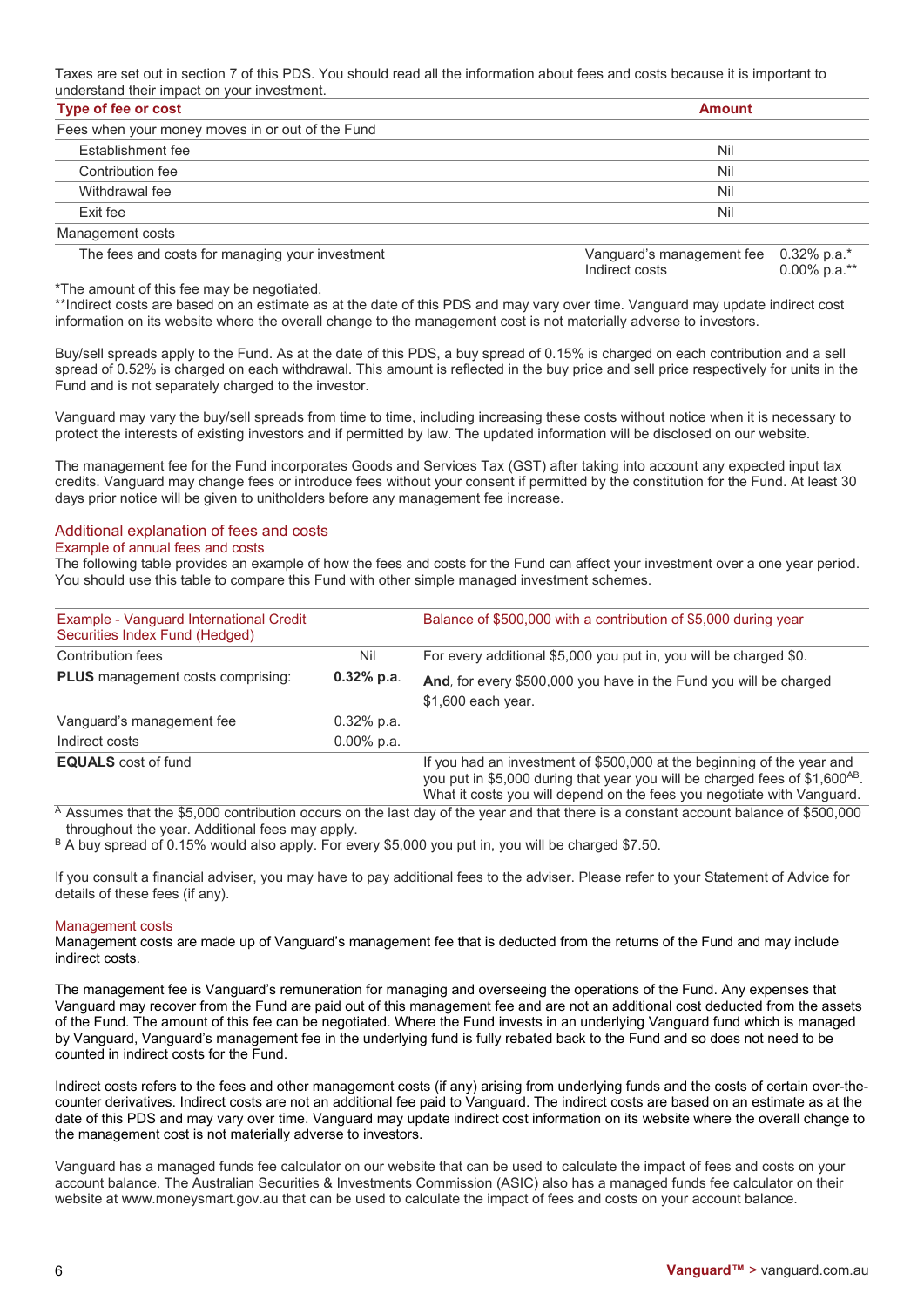$\bullet$  You should read the important information about fees and costs in the Reference Guide and transaction and operational costs in *the Vanguard Transactional and Operational Costs Guide before making a decision. Go to section "Fees and costs" of the Reference Guide and the Vanguard Transactional and Operational Costs Guide located at www.vanguard.com.au/offerdocuments. The material relating to fees and costs in the Reference Guide and the Vanguard Transactional and Operational Costs Guide may change between the time when you read this PDS and the day when you acquire the product.*

# 7. How managed investment schemes are taxed

Warning: Investing in a registered managed investment scheme is likely to have tax consequences. You are strongly advised to seek professional tax advice.

Registered investment schemes generally do not pay tax on behalf of members. However, Vanguard may be required to withhold tax from each distribution at the relevant withholding tax rates under certain circumstances. You are assessed for tax on any income and capital gains generated by the registered managed investment scheme to which you are entitled.

The information below is a brief summary of the taxation information relating to Australian tax residents who hold their Fund units on capital account for income tax purposes. It assumes that the Fund qualifies as and elects to be an Attribution Managed Investment Trust (AMIT). Please refer to the website for the current taxation status of the Fund.

As an AMIT, Vanguard will seek to attribute all of the taxable income of the Fund to investors each financial year. It is possible for investors to be attributed taxable income without receiving equivalent amounts of cash distributions. In this case, investors may be entitled to an increase in the tax cost base of their units.

Investors may be liable to pay tax on capital gains realised on the sale of units in the Fund, either by withdrawal or transfer. There may also be a distribution and/or attribution of taxable income associated with a withdrawal from the Fund in certain circumstances, such as where the size of the withdrawal exceeds a certain threshold.

Should the Fund not qualify as an AMIT at any time in a financial year, then Vanguard expects to pay cash distributions based on the Fund's taxable income. In this case, investors will be assessed for tax on their share of the net taxable income of the Fund (both income and capital gains generated by the Fund) in the year to which their entitlement relates, irrespective of whether the income is reinvested in additional units or the income payment occurs at a later date.

*You should read the important information about taxation in the Reference Guide before making a decision. Go to section "Taxation" of the Reference Guide located at [www.vanguard.com.au/offerdocuments.](http://www.vanguard.com.au/referenceguide) The material relating to taxation in the Reference Guide may change between the time when you read this PDS and the day when you acquire the product.* 

# 8. How to apply

To invest in the Fund:

- 1. Read this PDS.
- 2. Read the important information referenced in the Reference Guide.
- 3. Complete the applicable Vanguard Wholesale Funds Application Form. We need to collect this information in order to process your application, including to comply with Anti-Money Laundering and Counter-Terrorism Financing legislation.
- 4. Read and sign the declaration in the Application Form.
- 5. Attach your supporting identification documents, including any power of attorney authorisations.
- 6. Lodge your Application Form together with your supporting identification documents. We recommend that you keep copies for future reference.

For more information about the process to apply, please refer to the Reference Guide and the Application Form itself.

Vanguard may, in its absolute discretion, accept or refuse to accept, in whole or in part, any application or subscription for units. Vanguard need not give any reason for refusal. If for any reason Vanguard refuses or is unable to process your application to invest in the Fund, Vanguard will, subject to any legal and regulatory requirements, return your application money to you. You will not be entitled to interest on your application money in this circumstance. Vanguard is unable to process your application until all required information and/or supporting documentation is received.

## Cooling off

If you invest \$500,000 or more in the Fund, you will generally be considered a wholesale investor. Wholesale investors, as defined in the *Corporations Act 2001 (Cth),* do not have cooling off rights in relation to making an investment in the Fund.

However, if we exercise our discretion to accept an investment of less than \$500,000 in the Fund, you may have the same cooling off rights as a retail investor. Retail investors have the right to a 14 day cooling off period during which time you may request in writing that Vanguard repay your investment. The 14 day period commences either from the time the investment is confirmed by Vanguard or 5 business days after the units are issued, whichever is the earlier. The amount repaid to you under the cooling off provisions may be less than the amount you invested. The amount repaid will be based on the sell price applicable for the day the request is received, and may be reduced by tax or duty paid or payable by you in relation to the acquisition and termination of the investment.